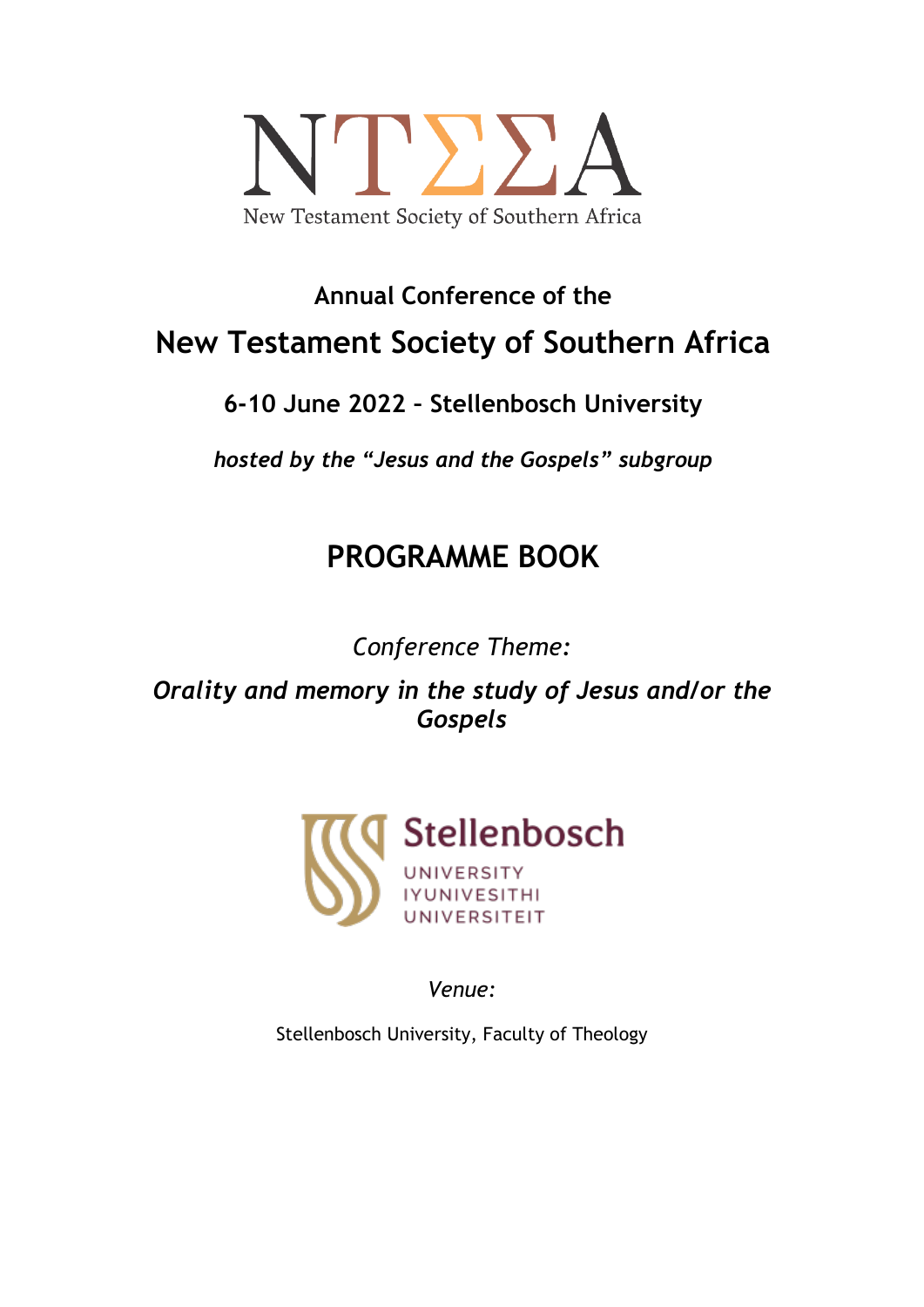## **Monday, 6 June**

| <b>Meetings (Venue: Hofmeyr)</b> |                                                   | <b>Writing Workshop (Classroom 1002)</b> |                                                                                                                                                  |
|----------------------------------|---------------------------------------------------|------------------------------------------|--------------------------------------------------------------------------------------------------------------------------------------------------|
|                                  |                                                   | 11:00-12:30                              | Session 1: Scaffolding: Types<br>of academic articles<br>• Research articles<br>Review articles                                                  |
|                                  |                                                   | 12:30-13:30                              | Lunch (at own cost)                                                                                                                              |
| 14:00-16:00                      | NTSSA Executive Meeting                           | 13:30-15:00                              | Session 2: External structure<br>and information management<br>Constructing titles and<br>headings<br>How these interrelate                      |
| 16:00-18:00                      | Neotestamentica Editorial<br><b>Board Meeting</b> | 15:00-16:30                              | Session 3: Internal coherence<br>Hooking your reader:<br>the introduction<br>Rounding off: the<br>conclusion<br>The golden thread:<br>paragraphs |
|                                  |                                                   | 16:30-18:00                              | Session 4: Specialised session<br>on article writing with<br>Jonathan Draper                                                                     |

#### **11:00-18:00 – Meetings and Article Writing Workshop**

#### **18:00-20:30 – Welcoming and Plenary Address**

| Joint Programme (Venue: Hofmeyr) |                                                                             |  |
|----------------------------------|-----------------------------------------------------------------------------|--|
| 18:00-18:10                      | Prof Reggie Nel (Dean of the Faculty of Theology, Stellenbosch University): |  |
|                                  | Welcoming                                                                   |  |
| 18:10-18:30                      | Marius Nel: Introducing and welcoming Jonathan Draper as Honorary President |  |
|                                  | of the NTSSA                                                                |  |
|                                  | <b>Plenary Address 1:</b>                                                   |  |
| 18:30-19:30                      | Jonathan Draper: Orality and memory in the Golden Rule in Matthew's Gospel  |  |
|                                  | (45-minute presentation + 15-minute discussion)                             |  |
|                                  | (Chair: Marius Nel)                                                         |  |
| 19:30-20:30                      | Light snacks                                                                |  |

# **Tuesday, 7 June**

### **9:00-15:30 – Parallel Papers and Article Writing Workshop**

*All Parallel papers: 30-minute presentation + 15-minute discussion*

#### Subgroup abbreviations (in alphabetical order)

| EC = Early Christian Studies    | $JG =$ Jesus and the Gospels |
|---------------------------------|------------------------------|
| GS = Gender and Human Sexuality | PS = Pauline Studies         |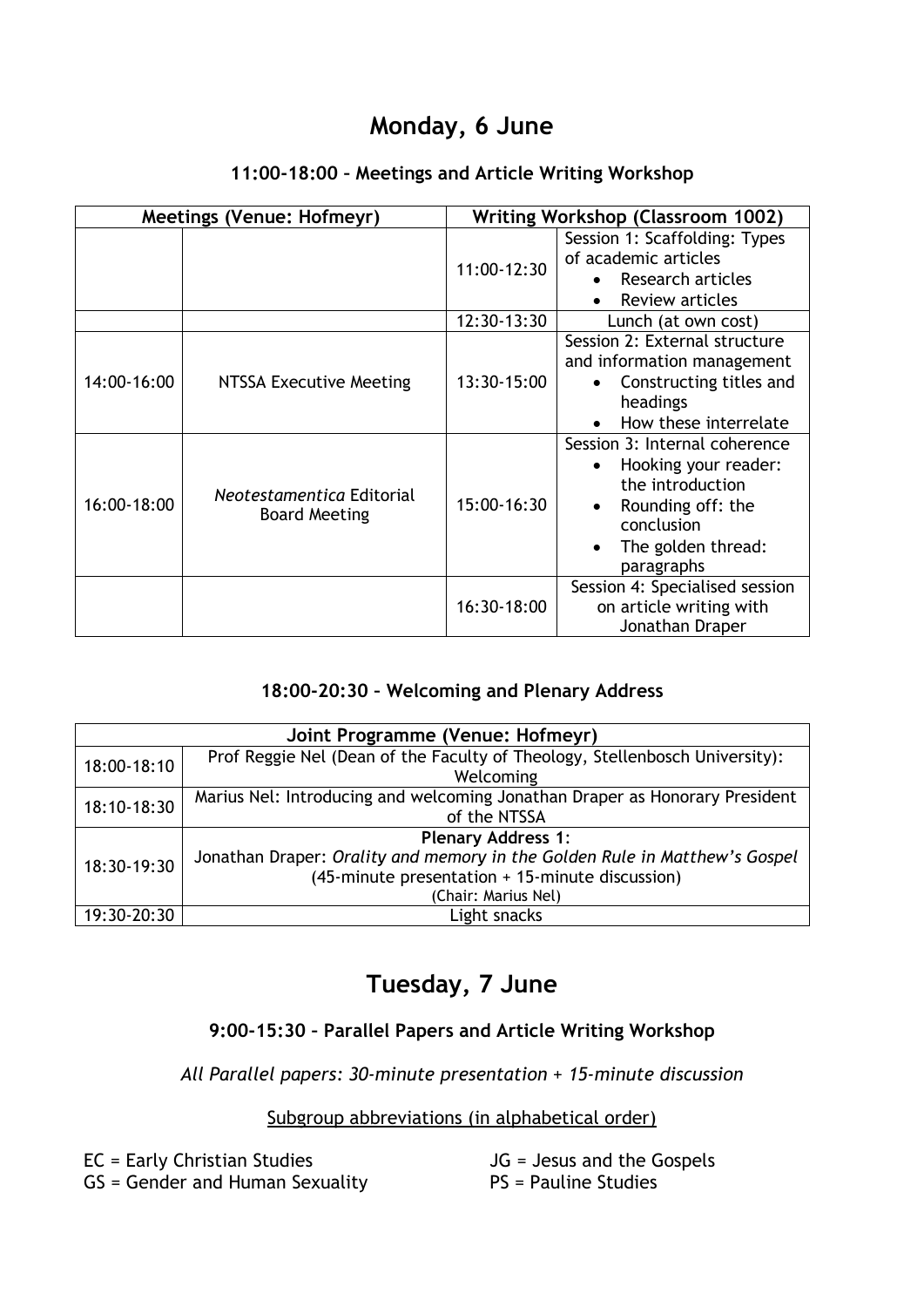|                             | Parallel Papers (Hofmeyr Hall)                                                                                                                                                                                                                                                                                                                                |                            | <b>Writing Workshop (Classroom 1002)</b>                                                      |
|-----------------------------|---------------------------------------------------------------------------------------------------------------------------------------------------------------------------------------------------------------------------------------------------------------------------------------------------------------------------------------------------------------|----------------------------|-----------------------------------------------------------------------------------------------|
| $9:00-9:45$<br>$9:45-10:30$ | Francois P. Viljoen (JG):<br>Bloated self-interest or humble<br>Christian leadership;<br>reflections from Matt 23:3-12<br>(Chair: J. Gertrud Tönsing)<br>Jeremy Punt (PS): Paul,<br>stranger in Africa?<br>(Chair: Tanya van Wyk)                                                                                                                             | $9:00-10:30$               | Session 5: Style<br>Writing for your<br>audience<br>Conciseness<br>Variety                    |
| 10:30-11:00                 | Refreshments                                                                                                                                                                                                                                                                                                                                                  | 10:30-11:00                | Refreshments                                                                                  |
| 11:00-11:45<br>11:45-12:30  | Albert Coetsee (EC): "God is a<br>consuming fire": An<br>intertextual study of<br>Deuteronomy and Hebrews<br>(Chair: Peter Nagel)<br>Charel du Toit & Tanya van Wyk<br>(GS): Invisible women? An<br>experiment in "unhiding" with<br>the aid of "realistic readings"<br>of parables and feminist<br>historiography and - spirituality<br>(Chair: Jeremy Punt) | 11:00-12:30                | Session 6: Unlocking your<br>article: Abstracts<br>Types of abstracts<br>Writing tips         |
| 12:30-13:30                 | Lunch                                                                                                                                                                                                                                                                                                                                                         | 12:30-13:30                | Lunch                                                                                         |
| 13:30-14:15                 | J. Gertrud Tönsing (JG): Making<br>the Gospel Performable - the<br>Order of Mark<br>(Chair: Francois P. Viljoen)                                                                                                                                                                                                                                              | 13:30-15:00<br>15:00-15:30 | Session 7: Cover letters and<br>final steps<br>Selling your article<br>The 3-paragraph letter |
| 14:15-15:00<br>15:00-15:30  | Peter Nagel (EC): Towards a<br>Kyriology of Early Christianity:<br>The Use of the Term κυριος in<br>the Letter of Barnabas<br>(Chair: Albert Coetsee)<br>Refreshments                                                                                                                                                                                         |                            | Revising your own<br>writing<br>Providing and engaging<br>with peer feedback<br>Refreshments  |

## **15:30-16:30 – Plenary Address**

| Joint Programme (Venue: Hofmeyr) |                                                                         |  |
|----------------------------------|-------------------------------------------------------------------------|--|
|                                  | <b>Plenary Address 2:</b>                                               |  |
| 15:30-16:30                      | Nina Müller van Velden: Memory, Jesus, and Mary Magdalene: Whose memory |  |
|                                  | matters?                                                                |  |
|                                  | (45-minute presentation + 15-minute discussion)                         |  |
|                                  | (Chair: June Dickie)                                                    |  |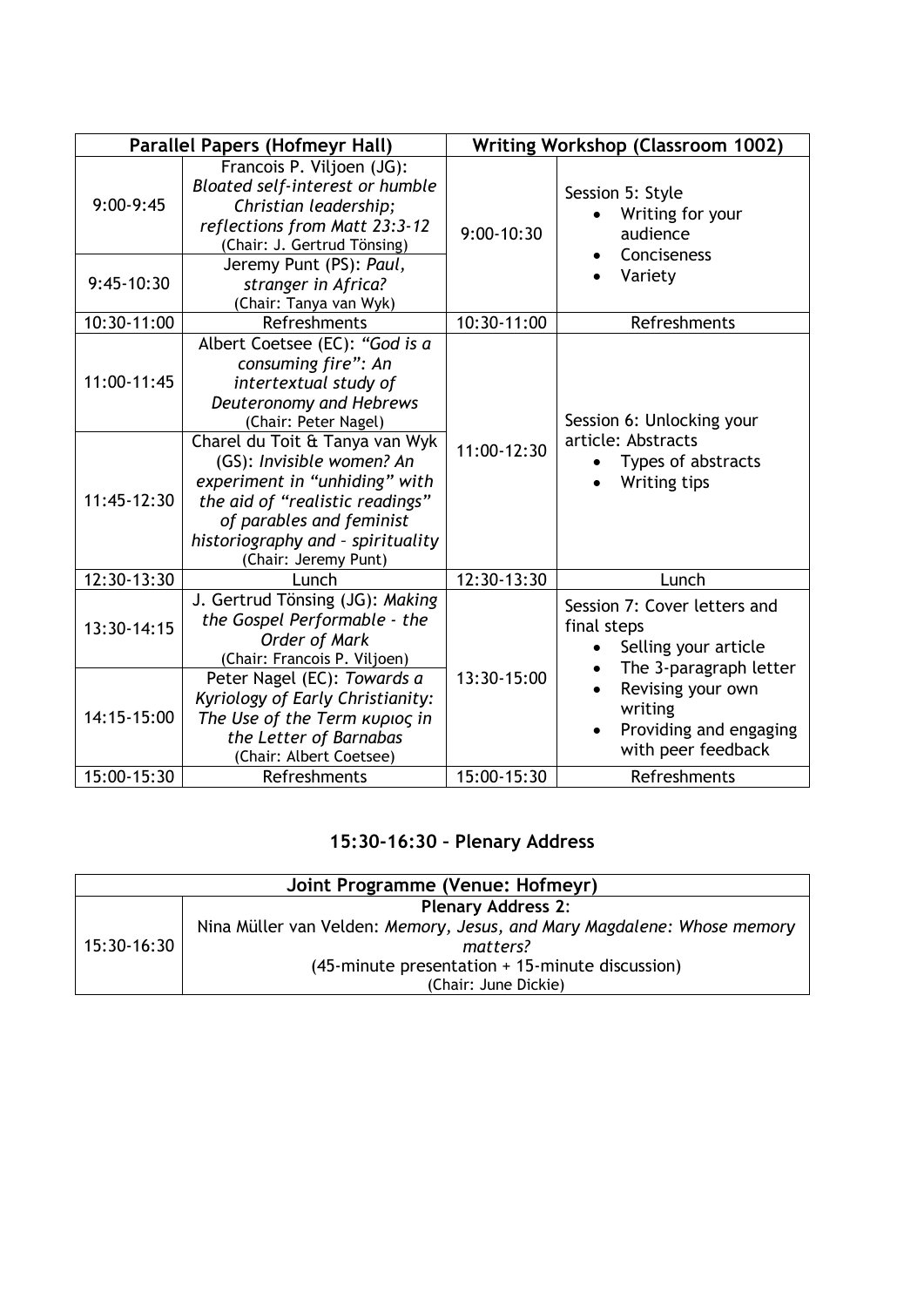#### **16:45-18:15 - Keynote Address**

| Joint Programme (Venue: Hofmeyr) |                                                                              |  |
|----------------------------------|------------------------------------------------------------------------------|--|
|                                  | <b>Keynote Address 1:</b>                                                    |  |
| 16:45-18:15                      | Alan Kirk (James Madison University, USA): Oral Tradition, Memory, and D. F. |  |
|                                  | Strauss: The Media Framework in Das Leben Jesu and the Unresolved Problem    |  |
|                                  | of the Tradition/Memory Nexus                                                |  |
|                                  | (60-minute presentation + 30-minute discussion)                              |  |
|                                  | (Chair: Llewellyn Howes)                                                     |  |

# **Wednesday, 8 June**

#### **9:00-12:30 – Parallel Papers**

*All Parallel papers: 30-minute presentation + 15-minute discussion*

Subgroup abbreviations (in alphabetical order)

EC = Early Christian Studies GS = Gender and Human Sexuality JG = Jesus and the Gospels PS = Pauline Studies

| <b>Parallel Papers: Hofmeyr Hall</b> |                                                                                                                                                                                                     | Parallel Papers: Classroom 1001                                                                                                                                                                                                                              |
|--------------------------------------|-----------------------------------------------------------------------------------------------------------------------------------------------------------------------------------------------------|--------------------------------------------------------------------------------------------------------------------------------------------------------------------------------------------------------------------------------------------------------------|
| $9:00-9:45$                          | H. J. Prinsloo (PS): Persuading the<br>Thessalonians - A Text-Centered<br><b>Rhetorical Analysis of 1</b><br>Thessalonians 1:1-5<br>(Chair: Jonathan More)                                          |                                                                                                                                                                                                                                                              |
| 9:45-10:30                           | Jacobie M. Helena Visser (GS): James<br>2:1-7 a lifegiving text? A rhetorical<br>investigation of the intersection of<br>masculinities and poverty in James<br>$2:1 - 7$<br>(Chair: Charel du Toit) | Oluwarotimi Paul Adebayo (EC): A<br>Socio-Rhetorical Understanding of<br>θεόπνευστος in 2 Timothy 3:16-17 in<br>its Contribution to Scriptural<br>Authority<br>(NB: This is a short paper and may<br>finish before 10:30)<br>(Chair: Gerhard van den Heever) |
| 10:30-11:00                          | Refreshments                                                                                                                                                                                        | Refreshments                                                                                                                                                                                                                                                 |
| 11:00-11:45                          | Llewellyn Howes (JG): The Harvest<br>Logion in Q 10:2 and Non-servile<br>Farm Labour<br>(Chair: Kenosi Patson Motuku)                                                                               | Jonathan More (PS): "I can do all<br>things": Paul's self-sufficiency in the<br>context of ancient freedom<br>(Chair: H. J. Prinsloo)                                                                                                                        |
| 11:45-12:30                          | Gerhard van den Heever (EC): "And<br>So I Conclude that a Temple Exists"<br>(Barnabas 16:7): Spiritualising the<br>Temple in Early Christian Discourse<br>(Chair: Oluwarotimi Paul Adebayo)         | Annette Potgieter (PS): A spatial<br>rhetoric of hope in Romans 5-8<br>(Chair: Dion A. Forster)                                                                                                                                                              |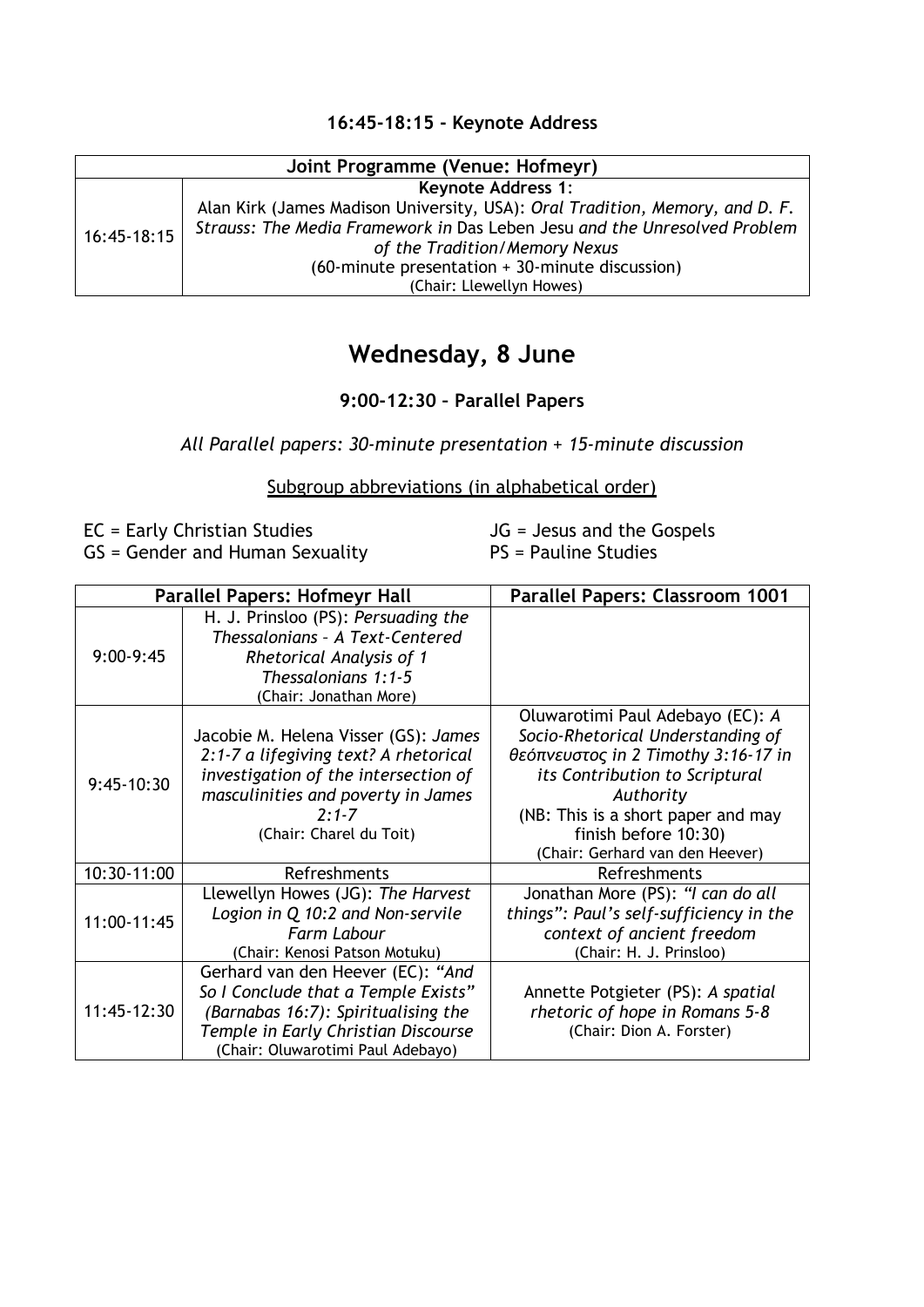#### **12:30-16:00 Lunch and Business Meeting**

| Joint Programme (Venue: Hofmeyr) |                         |  |
|----------------------------------|-------------------------|--|
| 12:30-13:30<br>Lunch             |                         |  |
| 13:30-15:45                      | <b>Business Meeting</b> |  |
| 15:45-16:00                      | Refreshments            |  |

#### **16:00-17:00 – Keynote Address**

| Joint Programme (Venue: Hofmeyr) |                                                                        |  |
|----------------------------------|------------------------------------------------------------------------|--|
| <b>Plenary Address 3:</b>        |                                                                        |  |
| 16:00-17:00                      | June Dickie: Quotations and allusions in Mark's Gospel: Their form and |  |
|                                  | function in reference to orality and cultural memory studies           |  |
|                                  | (45-minute presentation + 15-minute discussion)                        |  |
|                                  | (Chair: Nina Müller van Velden)                                        |  |

#### **17:00-22:00 – Conference Dinner**

| $17:00-17:30$ | <b>Travel to Conference Dinner</b>                         |  |
|---------------|------------------------------------------------------------|--|
|               | (Venue: Middelvlei Wine Estate, Flamingo St, Stellenbosch) |  |
| l 17:30-22:00 | Conference Dinner                                          |  |

## **Thursday, 9 June**

#### **9:00-16:00 – Parallel Papers**

#### *All Parallel papers: 30-minute presentation + 15-minute discussion*

#### Subgroup abbreviations (in alphabetical order)

EC = Early Christian Studies GS = Gender and Human Sexuality JG = Jesus and the Gospels PS = Pauline Studies

| <b>Parallel Papers: Hofmeyr Hall</b> |                                      | Parallel Papers: Classroom 1001        |
|--------------------------------------|--------------------------------------|----------------------------------------|
|                                      |                                      | Bekele D. Anshiso (GS): Paul's message |
|                                      | Marius J. Nel (JG): The significance | on Gender Equality/Inequality in the   |
| $9:00-9:45$                          | of the allusions in Matthew 20:20-28 | Context of the Ethiopian Full Gospel   |
|                                      | (Chair: Mphumezi Hombana)            | Church                                 |
|                                      |                                      | (Chair: Tim Ledgerwood)                |
| $9:45-10:30$                         | Mark Wilson (PS): Dismantling the    | Paul B. Decock (EC): Barnabas and the  |
|                                      | Urban Thesis: Paul's Audience in the | Struggle for Covenant and Scripture:   |
|                                      | Chora in Acts and his Letters        | Them and Us                            |
|                                      | (Chair: Philip du Toit)              | (Chair: Pieter Botha)                  |
| 10:30-11:00                          | Refreshments                         | Refreshments                           |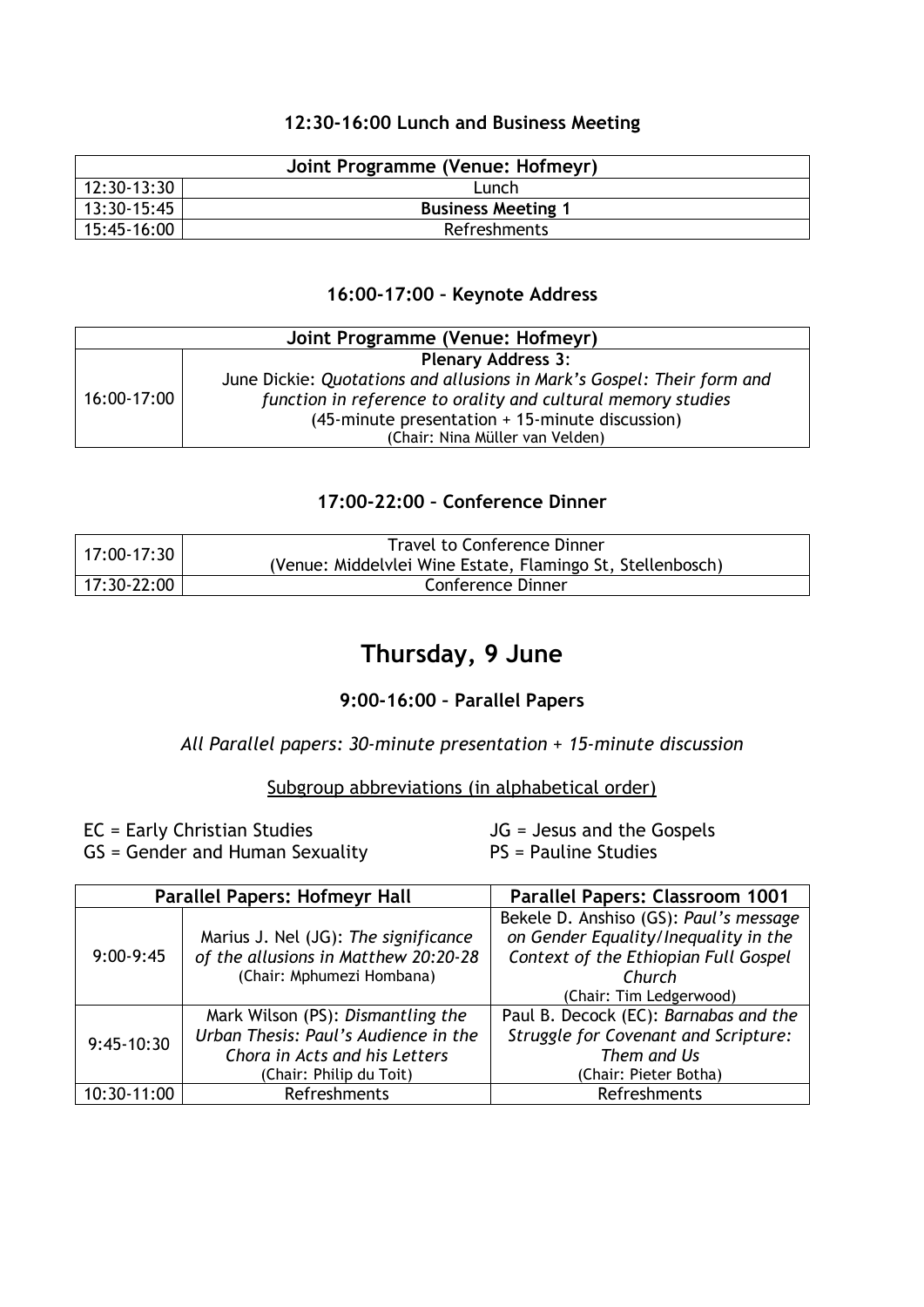| 11:00-11:45 | Mphumezi Hombana (JG): The<br>Shaping Stratum of the Passion<br><b>Narrative</b><br>(Chair: Llewellyn Howes)                                                                                                         | Pieter Botha (EC): Parting of the Ways<br>or Lost and Looking for a Way Out?<br>The Epistle of Barnabas and Early<br>Christian Identity<br>(Chair: Paul B. Decock)               |
|-------------|----------------------------------------------------------------------------------------------------------------------------------------------------------------------------------------------------------------------|----------------------------------------------------------------------------------------------------------------------------------------------------------------------------------|
| 11:45-12:30 | Philip du Toit (PS): "Eschatological<br>identities" in Romans 3:19-31<br>(Chair: Mark Wilson)                                                                                                                        | Tim Ledgerwood (GS): The Ethiopian<br>eunuch and the Servant of the King<br>(Chair: Bekele D. Anshiso)                                                                           |
| 12:30-13:30 | Lunch                                                                                                                                                                                                                | Lunch                                                                                                                                                                            |
| 13:30-14:15 | Dion A. Forster (GS): Your body is not<br>your own: A political theological<br>engagement with Gretha Wiid's<br>patriarchal interpretation of<br>Ephesians 5:22-23<br>(Chair: Jacobie M. Helena Visser)              | Vuyani Sindo (PS): African Christian<br>Identity and the critique of the third<br>race theory: An investigation of<br>the 'in Christ' motif in Paul<br>(Chair: José De Carvalho) |
| 14:15-15:00 | Kenosi Patson Motuku (JG): Orality<br>and memory in Luke 1-2: Anti-<br>imperial womanist reading of the<br>Lukan infant narrative highlighting<br>Mary as the mother of the revolution<br>(Chair: Annette Potgieter) | José De Carvalho (PS): Ephesians 2:<br>The Social Impact of Transformed<br><i><u><b>Identities</b></u></i><br>(Chair: Vuyani Sindo)                                              |
| 15:00-15:15 | Refreshments                                                                                                                                                                                                         | Refreshments                                                                                                                                                                     |

### **15:15-16:15 - Plenary Address**

| Joint Programme (Venue: Hofmeyr) |                                                                       |  |
|----------------------------------|-----------------------------------------------------------------------|--|
| 15:15-16:15                      | <b>Plenary Address 4:</b>                                             |  |
|                                  | Pieter Botha: The field of New Testament introduction and orality and |  |
|                                  | memory research                                                       |  |
|                                  | (45-minute presentation + 15-minute discussion)                       |  |
|                                  | (Chair: Jonathan Draper)                                              |  |

### **16:15-18:00 – Subgroup Meetings**

| 16:15-18:00 | Early Christian Studies: Classroom 1001    |
|-------------|--------------------------------------------|
|             | Gender and Human Sexuality: Classroom 1002 |
|             | Jesus and the Gospels: Classroom 1003      |
|             | Pauline Studies: Hofmeyr Hall              |

# **Friday, 10 June**

### **9:00-12:00 – Business Meeting**

|                                           | Joint Programme (Venue: Hofmeyr) |
|-------------------------------------------|----------------------------------|
| $9:00-12:00$<br><b>Business Meeting 2</b> |                                  |

*End of Programme*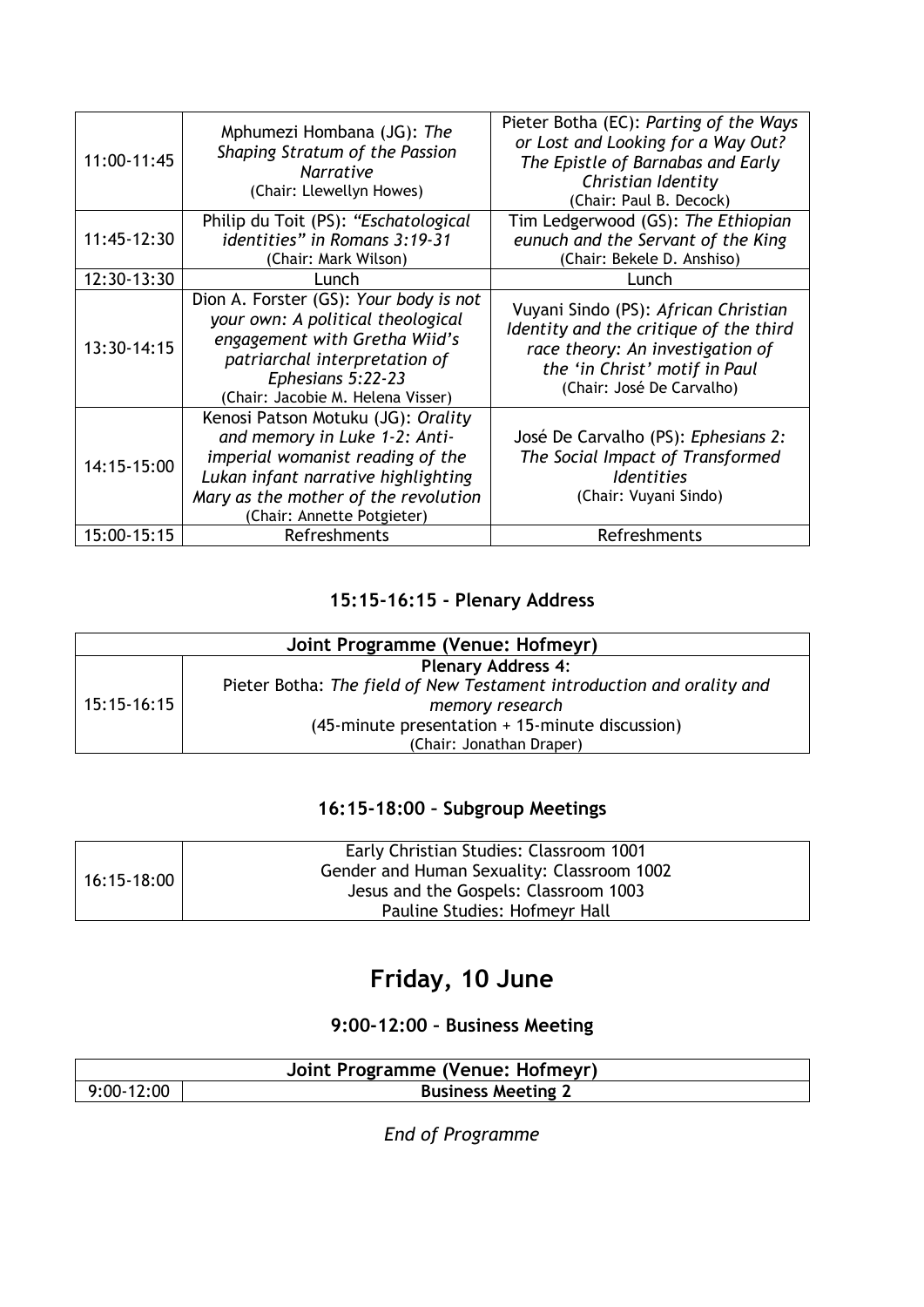# **Abstracts**

#### (In alphabetical order according to presenter surnames)

#### **Adebayo, Oluwarotimi Paul:** *A Socio-Rhetorical Understanding of θεόπνευστος in 2 Timothy 3:16-17 in its Contribution to Scriptural Authority*

Several theological understandings and debates have been generated from the use of the *hapax legomenon*, θεόπνευστος over centuries of biblical interpretation in an attempt to formulate a concept of the Christian Scripture. This has led to different theological leanings and inclinations on the place and the role of the Scripture in Christianity. The author of the Pastoral Epistle strategically placed the iconic and peculiar σὺ δὲ (v. 14) just before he introduced θεόπνευστος. Thereby attributing further significance to the role of the Scripture in the text. Therefore, there is a need to once again examine the term and passage however using the socio-rhetorical methodology this time around to unpack how this term functions in this pericope. Furthermore, investigating the supposed influence, the strategic placement of θεόπνευστος was intended to have in the pericope and what resulting influence the term θεόπνευστος has exerted on the understanding and interpretation of the Christian Scripture over the centuries following its deployment in the Pastoral Epistles.

#### **Anshiso, Bekele D.:** *Paul's message on Gender Equality/Inequality in the Context of the Ethiopian Full Gospel Church*

The New Testament does not have a unified message regarding the equality of male and female believers. However, the issue of women and their role in some Pauline writings (e.g. 1 Timothy 2:11- 12) has been controversial in global churches as well as the Ethiopian Full Gospel Church (EFGC), in which many congregations are divided between those who believe in women's ministry and those who do not.

While some believe that there must not be a limitation to women's involvement in public ministry, others do not allow them to assume leadership roles precisely because such limitations can be traced back to the Apostolic teaching of the first century that, according to them, promoted male domination.

Thus, having briefly discussed Pauline texts (e.g. Galatians 3:26-29; 1 Corinthians 14:34-35 and 1 Timothy 2:8-15), I argue that regardless of some confusion among NT scholars, theologians and global Church leaders, Paul teaches that the issue of gender must be understood and applied on the basis of the NT teachings rather than any tradition of long waited churches and society.

Finally, unlike what many Romans and Jews of the first century as well as some Ethiopian Evangelical Churches - particularly the (EFGC) - forbid, Paul invites women to learn (1 Tim 2:11), and then to serve rather than declaring an absolute muzzling of all women not to speak at all during services. In short, the EFG Church leadership should learn the equality of gender in following Jesus as well as serving his people at all levels.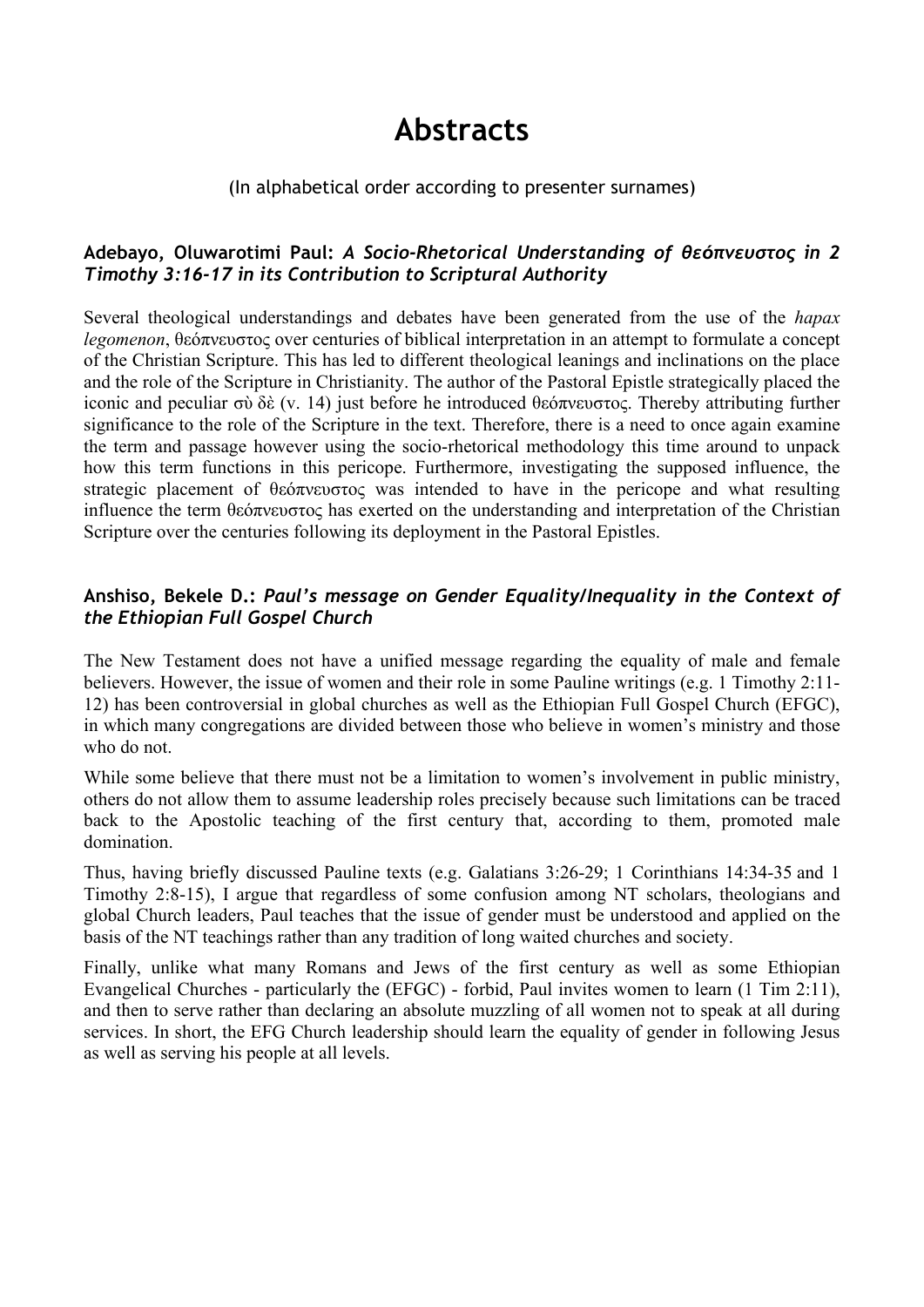#### **Botha, Pieter:** *Parting of the Ways or Lost and Looking for a Way Out? The Epistle of Barnabas and Early Christian Identity*

Much (if not most?) of early Christian anti-Judaism was directed toward people other than Jews. The Letter of Barnabas can be read as an instance of early Christian anti-Judaism directed against Gentile Christians. Early Christianity (Christians of the late 1<sup>st</sup> century and early  $2<sup>nd</sup>$  century) combined a commitment to Jesus Christ with adherence in varying degrees to Jewish practices. Several Christian leaders thought that some of these practices dangerously blurred the boundaries between Christianity and Judaism, thereby revealing a struggle about "Christian" identity. It is uncertainties and competition for "true" Christian identity that underlies much anti-Jewish rhetoric in early Christian writings such as the *Didache*, Justin Martyr's *Dialogue with Trypho* and the Epistle of Barnabas. In this study the phenomenon of Gentile Christian Judaizing is examined within the broader context of Jewish-Christian relations in the second century. The aim is to invite reflection on the existence of Gentile Christian Judaizers as another point on the continuum of Jewish-Christian relations in the Greco-Roman world. We need to think of much more complex ways that Christianity and Judaism interacted during the crucial first, second and third centuries, as well as of a much more nuanced understanding of the nature of conflict between religious traditions.

#### **Botha, Pieter:** *The field of New Testament introduction and orality and memory research*

Since the 1970s a paradigmatic shift in research on orality, oral tradition, oral history, scribal culture, folklore, oral literature, history of literacy, text theory and storytelling and performance criticism has transformed disciplines in the humanities and opened up interesting and far-reaching insights in an array of traditional questions. Some New Testament scholars have picked up on these developments and from the 1980s a steady stream of research have resulted in important publications. Yet, the impression is that these (New Testament) studies on orality and memory remain in the ambit of "insiders", scholars already committed to the "paradigm" conversing with each other; the immense progress in the social sciences and humanities seem to be marginal in other fields of New Testament scholarship. It would be an interesting test of the merit of the orality/memory trend by considering the impact of and response(s) to this research in New Testament introductions.

Given that New Testament introductions represent not only overviews of "accepted" results in New Testament scholarship but also (and more importantly) the distillation of what scholars themselves actually consider important enough to emphasise to students and others interested in New Testament "essentials" the subdiscipline is a clear barometer of the value of the conversation generated by interest in orality and memory research.

The parameters of my discussion are New Testament introductions of the past decade (2010+) with a focus on gospel origins, gospel narratives and historical Jesus presentations. These will be gauged by a summarising review of the major developments and critical insights of selected studies dealing with orality-literacy and memory research.

This discussion should also be seen as an exploration of ways in which academic research engages with constituencies and public arenas. Engagement with orality and memory research is an important (and unavoidable) venue to serve to inform and invigorate historical Jesus and gospels research; an invigoration sorely needed in the field of New Testament introduction.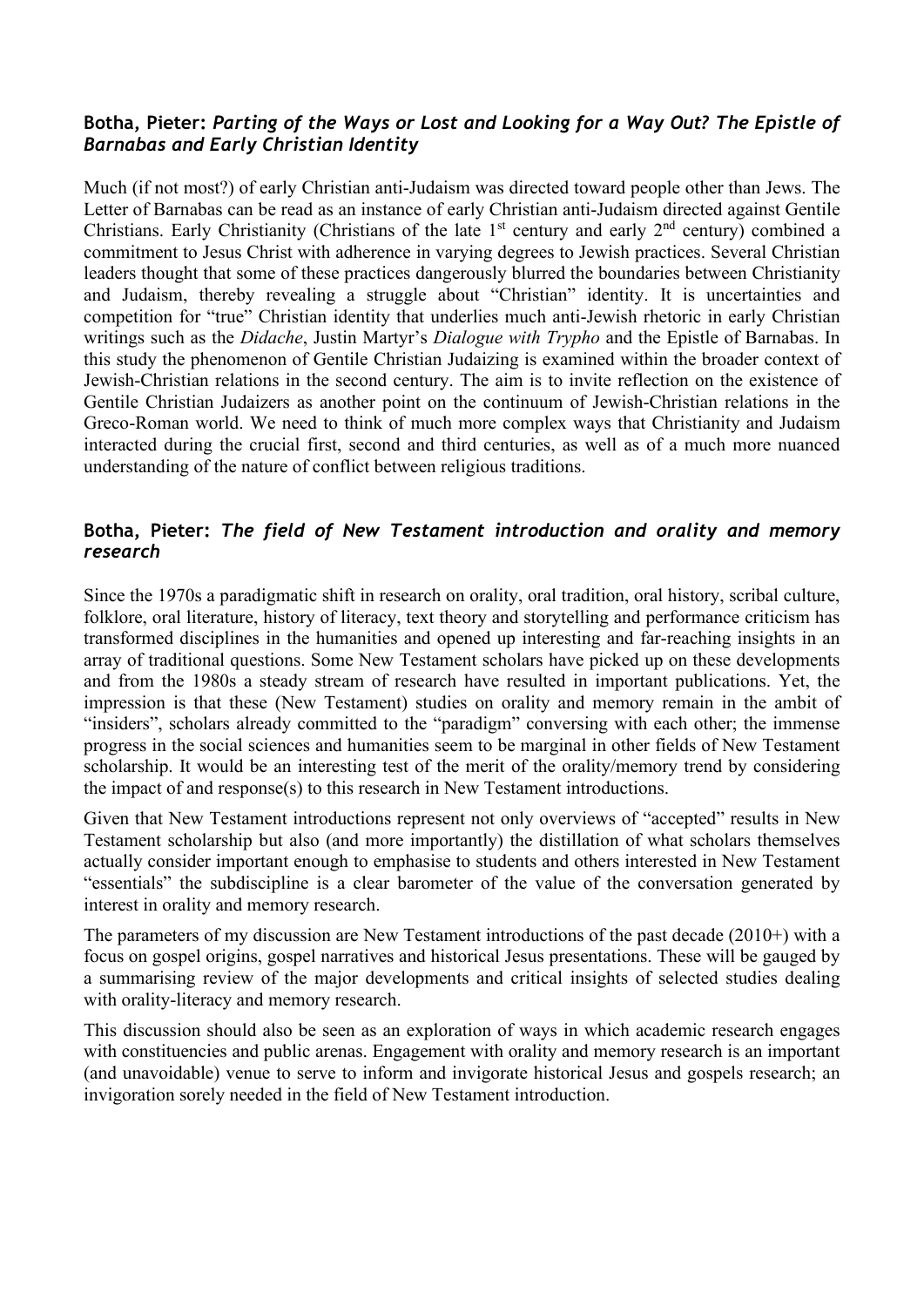#### **Coetsee, Albert:** *"God is a consuming fire": An intertextual study of Deuteronomy and Hebrews*

The author of Hebrews concludes his fifth warning passage with the severe warning (Heb 12:29): "our God is a consuming fire" (ὁ θεὸς ἡμῶν πῦρ καταναλίσκον; NA28). The background of this phrase is readily identified by most scholars as Deuteronomy 4:24 or 9:23. Of the two, Deuteronomy 4:24 enjoys primacy as the most probable background.

This, however, is how far most studies of the background of Hebrews 12:29 goes. No scholarly articles seem to be devoted to an in-depth investigation and discussion of the background of this phrase, and its implications for the interpretation of Hebrews 12:29. It is this lacuna that the current paper aims to fill.

The paper starts with baseline interpretation of Hebrews 12:29, briefly focusing on the place and function of the verse within the book. Next, the paper investigates the most probable Old Testament background of Hebrews 12:29, confirming why most scholars view Deuteronomy 4:24 as the background of the verse. The paper then investigates the use and function of the phrase "consuming fire" in the Old Testament for its possible bearing on the use of the phrase in Deuteronomy. This is followed by an in-depth discussion on the use and function of the phrase "God is a consuming fire" in Deuteronomy. Turning to Hebrews, the paper then combs through the text of Hebrews 12:14-29 for possible intertextual parallels between the passage and Deuteronomy 4 and 9. Based on the previous findings, the final section of the paper investigates how these findings lead to a more nuanced interpretation of Hebrews 12:29.

#### **De Carvalho, José:** *Ephesians 2: The Social Impact of Transformed Identities*

In the New Testament, the language of reconciliation features mainly in the Pauline corpus (2 Cor 5:18–21; Rom 5:8–11; Col 1:20–22). The Church has traditionally focused on the "vertical" dimension of reconciliation—God and humanity. This study's central argument is that this is a reductionist view. The writer contends that reconciliation is a multidimensional reality encompassing reconciliation with God and between human beings, forming an inseparable reality.

The research seeks to establish how the transformed identity postulated by Paul in Ephesians 2 impacts horizontal relationships bringing ethnic reconciliation that end the hostility among people. The study affirms that the Gospel does not destroy or transmute cultural differences, and cultural diversity is not necessarily divisive. Diversity may provide the tapestry for unity to enable the Church to fulfil the gospel mandate. The research will further explore how the "Ephesian Movement" and "Ubuntu" may form an African paradigm toward recovering a communal society.

#### **Decock, Paul B.:** *Barnabas and the Struggle for Covenant and Scripture: Them and Us*

The common view of the NT is that Christ is the fulfilment of the promises and that whoever does not turns to Christ is cut off from the promises: Gal 3:16; Acts 3:23; Rom 11-12; John 8:39-41. Barnabas radicalizes this position and dates that rejection of God's promises and God's covenant further back to the scene of the golden calf, so that the Old (original) Covenant never materialized and God offered a New Covenant in Christ. However, for Barnabas, unlike for Marcion and some Gnostic positions, the Old Testament Scriptures are valid, but only if understood in the light of Christ and in a spiritual way.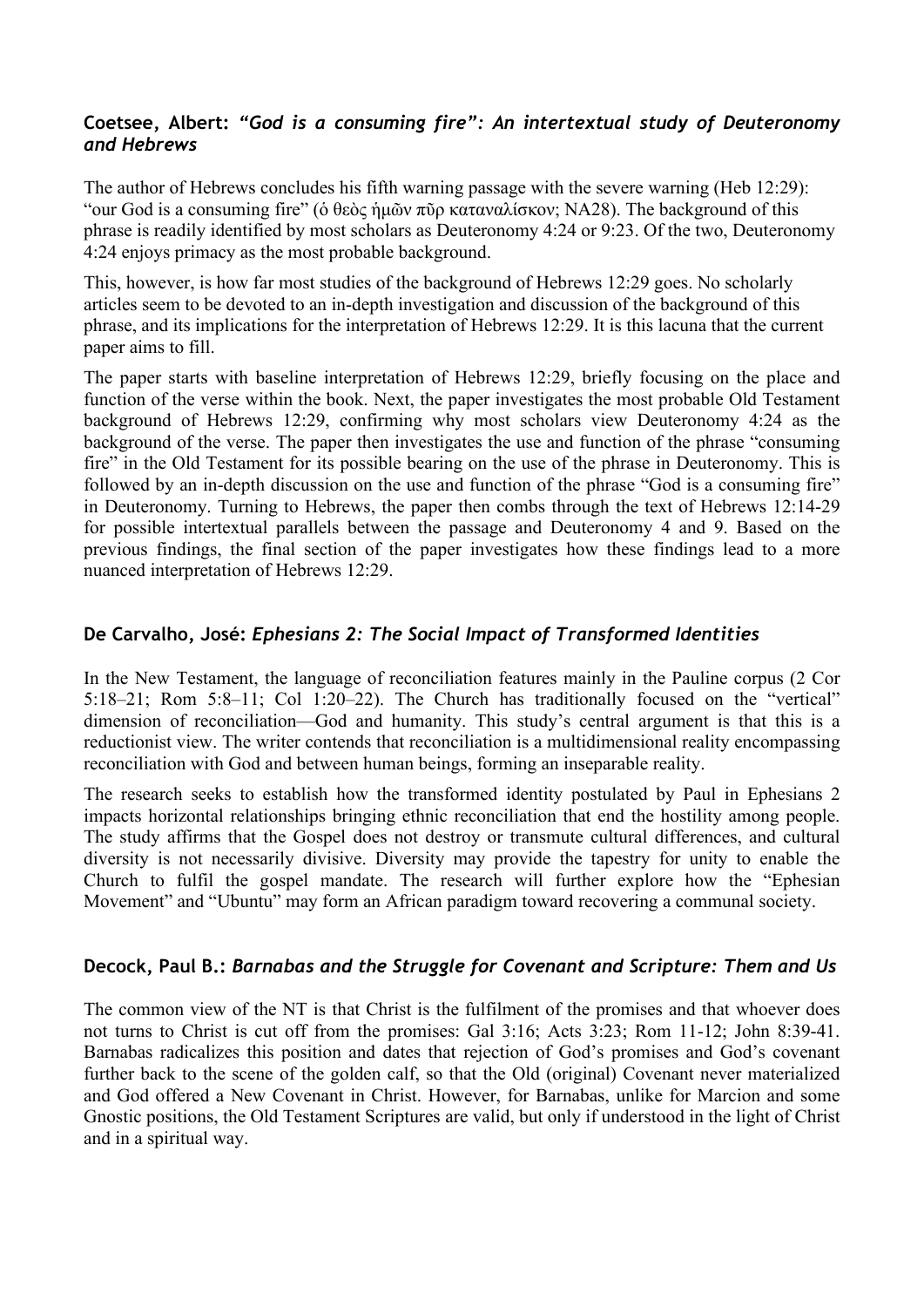The paper will explore three aspects, the rhetorical character of the Letter, the interpretation of the Scriptures, and the social context.

#### **Dickie, June:** *Quotations and allusions in Mark's Gospel: Their form and function in reference to orality and cultural memory studies*

Oral transmission of the gospel message and the importance of a community's cultural memory have become important topics in biblical studies in the past forty years. Using concepts gained from these studies has brought insight concerning the biblical text. In particular, the gospel of Mark has been recognized to have a strong oral base, as well as drawing on the community's cultural memory in its use of Old Testament scriptures. This is apparent in various ways, including Mark's unusual way of incorporating quotations and allusions within the narrative (significantly different to that of the other gospel-writers).

This paper describes Mark's approach, and indicates how his use of oral discourse gives an immediacy which makes it highly memorable, engaging all the senses. Moreover his embedding of OT texts in the narrative calls upon the reader or hearer to get involved in the text, below the surface, to recognize the astounding message Mark is highlighting: Jesus as the embodiment of God. Mark makes clear that Jesus is more than a fulfiller of prophecies (the message that comes through Matthew and Luke) but a living person, the one spoken of in Genesis, Psalms, and Isaiah.

#### **Draper, Jonathan:** *Orality and memory in the Golden Rule in Matthew's Gospel*

Pieter Botha has rightly argued that oral theory can provide "an alternative to the tradition/redaction cul-de-sac" but, if so, can oral produced texts be re-oralized? John Miles Foley in *The Singer of Tales in Performance* (1995) has argued that it can. This paper explores his theoretical framework and methodology and attempts to test it using the Golden Rule in Matt 7:12 as an exemplar. Using Foley's determination of the performance arena by careful 'triangulation and following the chain of interlocking metonomy' in all the examples of the Golden Rules available to me I have read the text of Matthew in this oral register to 'key ourselves into the performance arena' through the signals and gaps it provides. The key binary metonym in triangulation is found in related to walking two ways and this in turn relates to the master myth of 'covenantal nomism', the entry of Israel into the Land and the terms required by God, namely Torah. This is most clearly expressed and reflected in the triangulation over hundreds of years by Moses command to Israel to choose the Way of Life as opposed to the Way of Death. The consistent role of the Golden Rule in the oral tradition is that of a Summary of Torah. The negative form of the Rule is normative, but the positive form found in Matthew presents a new 'dialect' found only in the Christian tradition.

#### **Du Toit, Charel, and Tanya van Wyk:** *Invisible women? An experiment in "unhiding" with the aid of "realistic readings" of parables and feminist historiography and – spirituality*

In her classic feminist historiography, Gerda Lerner had pointed out that women actively participated in history-making, but they were not part of recorded and interpreted History – during which meaning is assigned to events (*her capitalisation*). In feminist theology, this awareness has been translated into a deconstruction and reconstruction of Christian religious symbols and tenets – because an awareness such as this means a reorientation towards what is regarded as "canon". Two decades after her work was published, the issue of what is considered "core" and what is considered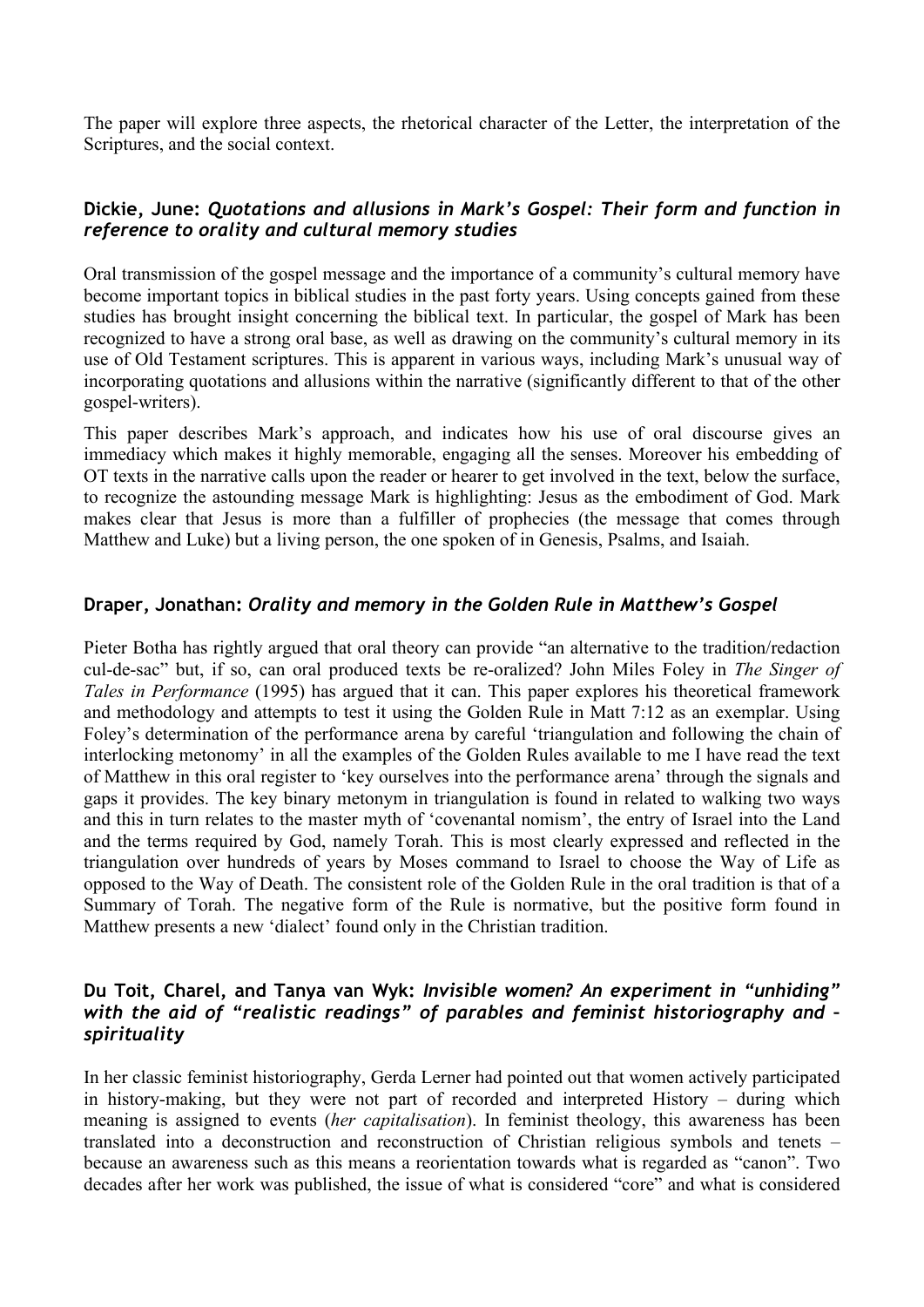"marginal" has become one of the greatest challenges faced by theologians and Biblical scholars' approach towards interpreting texts, because of our growing awareness of the relationship between positionality, power and knowledge construction. This contribution will examine the possibility of invisible women (their presence and voices) in Biblical texts and experiment with ways to "unhide" them. Two "test cases" will be presented: Utilising the parable of the Friend at Midnight by using a combination of social-scientific criticism and a 'realistic' reading as methodology, an exploration of how first-century Mediterranean audiences might have understood women to be present in the parable, will take place. This will include a consideration of what the presence of women might have meant for the interpretation of this parable – this includes exposing possible normative gender constructions relating to the role of women. This will form the greater part of the contribution. Another, more compact exploration will also take place: imagining the effect of reading the story of Jesus's ministry through the eyes and voice of a woman. For this purpose, a short reflection on the novel by feminist Sue Monk Kidd, *The Book of Longings*, will be utilised. The contribution is an experiment in interdisciplinary work and as such will utilise methodologies and perspectives from different sub disciplines in theology.

#### **Du Toit, Philip:** *"Eschatological identities" in Romans 3:19-31*

In this contribution, Paul's references to νόμος ("law") and πίστις ("faith") in Romans are interpreted in terms of the eschatological distinction in his letters between the old age under law, sin and death, and the new age in Christ in which righteousness has been manifested through faith apart from the law. The turn of the ages is especially indicated by the eschatological νῦν ("now") in 3:21, which does not only indicate the new age in Christ, but also marks a definite turning point in the rhetorical buildup of Paul's argument in the letter. Amidst the New Perspective(s) on Paul, the two ages are not only interpreted salvation-historically, but as representing two modes of identity in Christ in which the criteria for covenant membership have been redrawn. An eschatological reading of the law and faith in Paul helps to understand the relationship between the various identities that feature in Romans as well as the way in which law and faith are understood in the letter.

#### **Forster, Dion A.:** *Your body is not your own: A political theological engagement with Gretha Wiid's patriarchal interpretation of Ephesians 5:22-23*

Why does Gretha Wiid call upon her predominately white Afrikaner female followers to submit themselves unquestioningly to the sexual will and social authority of their husbands? Moreover, why would some of these women willingly give over their bodies and their agency in order to be considered 'Worthy Women of God'? This paper will engage the founder of the 'Worthy Women of God' movement, Gretha Wiid's, interpretation of Ephesians 5:22-23. It aims to explicate the political theology that underpins and informs Wiid's patriarchal hermeneutics by placing it within the cultural, political, racial, and gendered context of a changing South Africa (particularly a changing Gauteng). In order to do so consideration will be given to the ways in which Wiid has interpreted Ephesians 5:22-23 in her publications, public addresses, and DVD / Video materials. By understanding her tacit political convictions, one can gain a clearer understanding of her hermeneutic strategy, and the reception of her patriarchal theology among her predominantly white, middle class, Afrikaner, women followers. It will be argued that her political strategy is diametrically opposed to the ethical intent contained in Ephesians 5:21-33.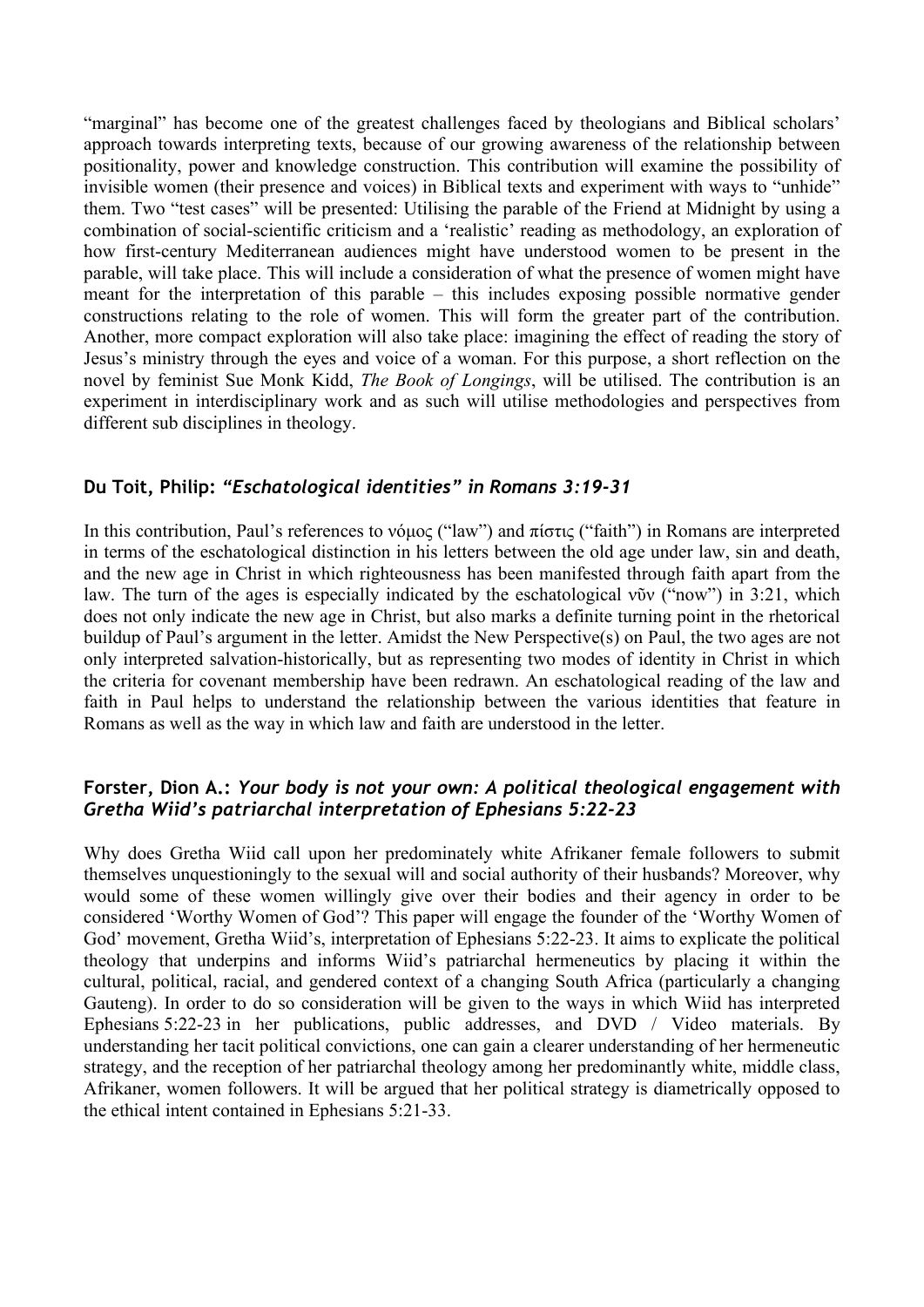#### **Hombana, Mphumezi:** *The Shaping Stratum of the Passion Narrative*

Interpreters have claimed since the introduction of form criticism that there existed a fairly wellformed, maybe even definitively fixed, version of the Passion narrative anterior to the writing of the first written gospel. The length of time between Jesus' death and the writing of the first Gospel necessitated an oral tradition transmission mechanism (Soards 2000:387-388). The passion narratives were determined to be a lengthy, logically progressive succession of short, seemingly related, and even dependent upon one another in producing a bigger cohesive account when compared to other stories and sections of the Gospels (Green 1992:163). The portions of the Gospels previous to the Passion accounts, on the other hand, were brief, ostensibly self-contained units that could, and likely organized in any sequence the evangelists wished (Stein 2008:705). Furthermore, whereas the pericope composing the account of Jesus' career previous to the passion could stand alone and transmit a meaningful message, some components of the passion narratives had to be woven into one story (Edwards 2002:624-628).

Without attempting to resolve the concerns of the presence and shape of a pre-Gospel passion story or passion narratives, one might wonder whether there is evidence of the oral tradition(s) from the period anterior to the production of the gospels in the passion narrative of the gospels (Weber 1979:388). In each of the most basic stories, the canonical Gospels disclose a plethora of special resources. As Larsen (2016:140-160) points out, pre-Christian passion parallels in Graeco-Roman and Jewish literature, as well as existing source materials that alluded to Jesus' suffering and death, inspired Mark's passion narrative. When it comes to Jewish literature, the passion narrative's ideology and message are consistent with Jewish literature, which contains numerous references to virtuous individuals whose suffering was divinely vindicated. In this regard, the inclusion of the Hebrew Bible in the Markan rendition of the passion account is noteworthy (Isa 53; LXX Ps 21, 40, 41, 42, 68, 108). Despite the fact that these texts are not tales, they appear to have affected how Jesus' agony, crucifixion, and death were told. Hence, central to this paper is the question: *What influenced the early composition of the passion narrative?* This paper assumes the Markan priority as a credible position in the synoptic puzzle.

#### **Howes, Llewellyn:** *The Harvest Logion in Q 10:2 and Non-servile Farm Labour*

The saying in Matthew 9:37-38 and Luke (Q) 10:2 reads as follows: "He said to his disciples: The harvest is plentiful, but the workers are few. So ask the Lord of the harvest to dispatch workers into his harvest." The present study attempts to illuminate this logion by considering its setting in firstcentury Palestine. The focus here is not on the logion's possible metaphorical application, but on the literal saying, which involves ancient agriculture and non-servile farm labour.

#### **Kirk, Alan:** *Oral Tradition, Memory, and D. F. Strauss: The Media Framework in* **Das Leben Jesu** *and the Unresolved Problem of the Tradition/Memory Nexus*

Herder introduced orality and oral tradition into the question of Synoptic origins and the Synoptic Problem, unsurprisingly taking the Synoptic tradition to be a specimen of *oral saga*. Twenty years later Gieseler built Herder's theory out into his full-fledged oral gospel hypothesis. For both Herder and Gieseler the appeal to oral tradition was not just a means explain Synoptic patterns of variation and agreement but more critically, to try to secure the connection of the Synoptic materials to apostolic memory. They ran into difficulties, however, theorizing this connection. In his *Life of Jesus*  D. F. Strauss embraced the oral gospel hypothesis but exploited the innate affinity of the saga genre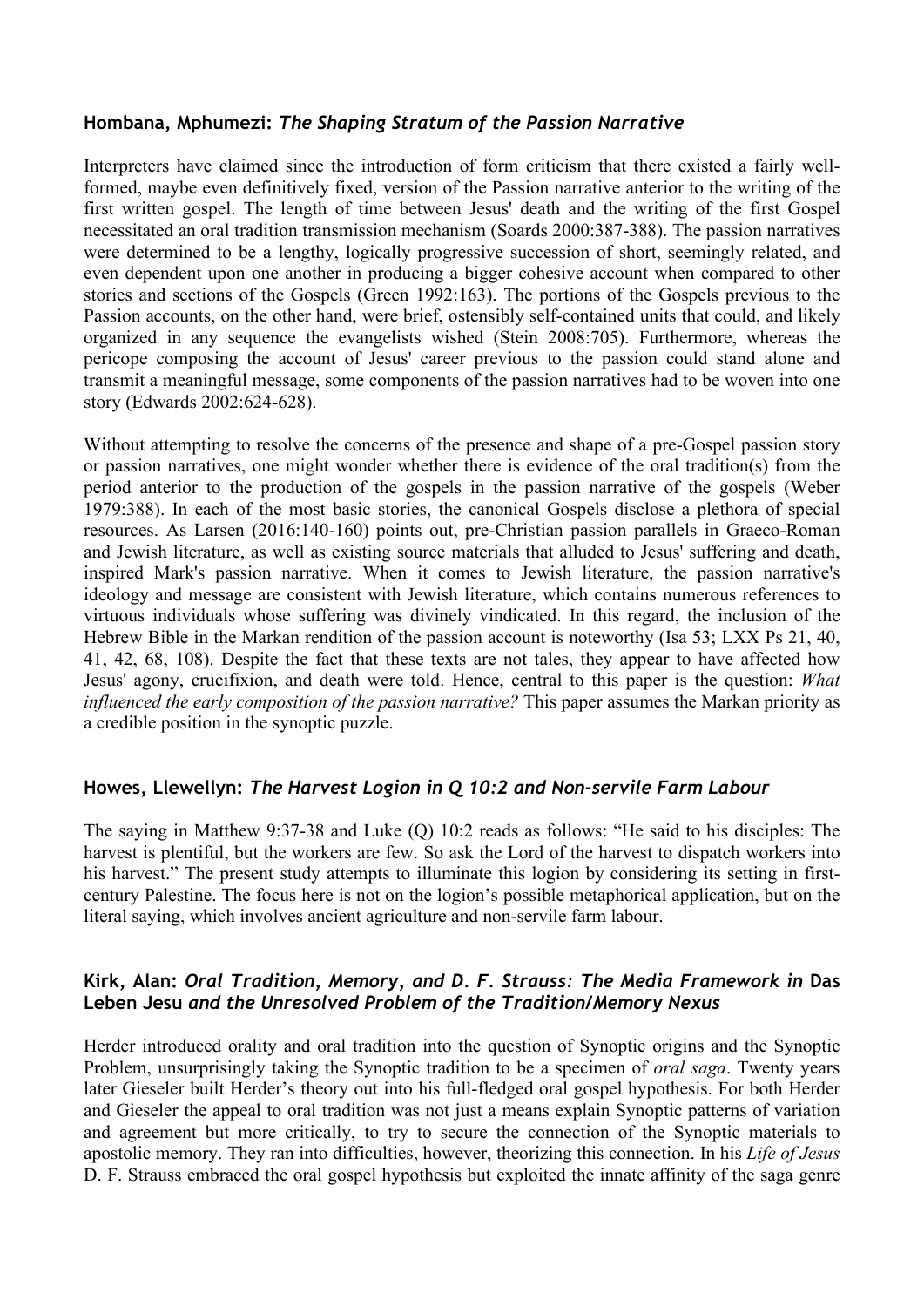to myth to sever connections of the narrative tradition to primitive Christian memory. In the course of doing so he made enduring contributions to understanding the Synoptic tradition as a cultural product and cultural phenomenon. Yet he ran into difficulties of his own trying to theorize the tradition's origins apart from the memory factor. The problem of the nexus of primitive Christian memory with the formation of the tradition is still with us, but interdisciplinary work on the cognitive/cultural interface shows promise of resolving it.

#### **Ledgerwood, Tim:** *The Ethiopian eunuch and the Servant of the King*

It is only recently that scholars have examined the figure of the Ethiopian eunuch (Acts  $8:26 - 40$ ) and recognised the queering role that the eunuch plays. This role extends beyond issues of gender to encompass issues of class, colour, race, and wealth. This makes the Ethiopian eunuch an excellent role model in terms of queering which can be used to look at the message of the Gospels through a very different lens than the ones we would normally employ. While the Ethiopian eunuch is a somewhat obscure reference in the New Testament, even more obscure is the parallel figure in the Old Testament. This is the figure of the servant of the king – Ebed-melech – in Jeremiah 38 and 39. While there are many similarities between the two figures, very little scholarship appears to have been done by New Testament scholars in terms of examining the relationship between the two figures. In this paper, I will examine the parallels between the two figures, and re-examine the figure of the Ethiopian eunuch through a Jewish lens, using the figure of Ebed-melech.

#### **More, Jonathan:** *"I can do all things": Paul's self-sufficiency in the context of ancient freedom*

The centrality of freedom in Paul's thought can easily be gauged by the role that words like *eleutheria, eleutheros*, and *eleutherein* play at key junctions in his letters to the believers at Rome, both letters to Corinth, and the letter to the Galatian believers. The importance of this idea in Paul's thought, together with frequency of this lexeme in these four texts, makes its absence in the remaining three undisputed Pauline letters somewhat surprising. In this paper, I argue that Paul's claim to be self-sufficient in Philippians 4.11 forms part of the ancient philosophical discussion of freedom and should be understood within the apostle's broader theology of the believer's freedom.

#### **Motuku, Kenosi Patson:** *Orality and memory in Luke 1-2: Anti-imperial womanist reading of the Lukan infant narrative highlighting Mary as the mother of the revolution*

This paper examines the role of orality and memory in the infant narrative of Luke 1-2. Special attention is given to Mary's Magnificat in Luke 1 and Luke's parenthetical verses in Luke 2 highlighting Mary's heartily memorisation of the panegyric sayings on the life and destiny of the Christ-child. The paper demonstrates that Mary through her words and attitude assumes the role of a revolutionary mother employing various strategic and tactical responses in the various phases of the revolution heralded by the Lukan revolutionary songs i.e. *Gloria in excelsis Deo*, *Magnificat*, *Benedictus*, and *Nunc dimittis*. This is true when the Lukan infant narrative is read in the light of the socio-economic and political contexts of the first-century Roman Palestine. Accordingly the paper accords to Mary the title, 'Mother of the revolution', for her often invisible and neglected yet revolutionary role in the salvific story of Jesus.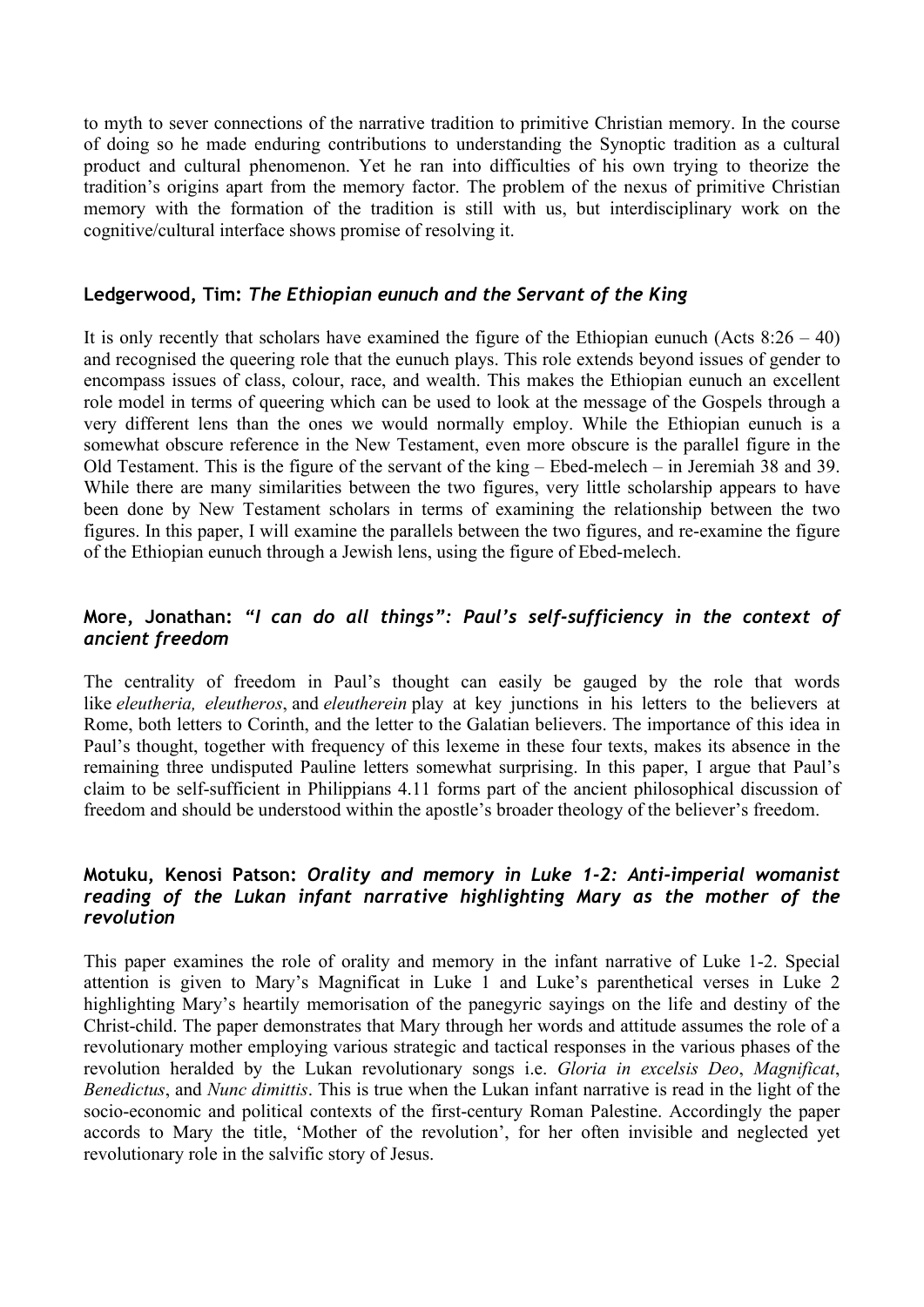#### **Müller van Velden, Nina:** *Memory, Jesus, and Mary Magdalene: Whose memory matters?*

Paradoxically, collective memory concerning Mary Magdalene is both vague and very specific – and transcends the scholarly circles of biblical interpretation. On the one hand, there are those who closely follow the canonical Gospels' collective memory and regard her as an important follower of Jesus, the apostle to the apostles, and as a clear reminder of the importance of female followers of Jesus during his earthly ministry (albeit with a demonic past). On the other hand (and especially in popular culture), she is remembered for what is *not* stated in the canonical Gospels: that she was loved more by Jesus than any other women or even married to him (cf. the Gospel of Mary, and the blockbuster book and movie *The Da Vinci Code*). Furthermore, the conflated collective memory of different female characters in the Gospels continues to persist after centuries, recalling Mary Magdalene as (repentant) prostitute.

In this paper I will explore how ideologies concerning gender and female sexuality has shaped these various strands of collective memory of Mary Magdalene, specifically in relation to Jesus. This exploration will start with close readings of the representations of Mary Magdalene in the four canonical Gospels. Thereafter a brief overview of the representation of Mary Magdalene in the apocryphal Gospel of Mary will be provided, followed by the centuries-old representation of her as sexually dubious character. Finally, I will ask questions concerning collective memory and social control over the female body in New Testament interpretation. Whose memory matters? Who determines if female followers of Jesus are even remembered? But more importantly: how are they remembered?

#### **Nagel, Peter:** *Towards a Kyriology of Early Christianity: The Use of the Term κυριος in the Letter of Barnabas*

Several theological understandings and debates have been generated from the use of the *hapax legomenon*, θεόπνευστος over centuries of biblical interpretation in an attempt to formulate a concept of the Christian Scripture. This has led to different theological leanings and inclinations on the place and the role of the Scripture in Christianity. The author of the Pastoral Epistle strategically placed the iconic and peculiar σὺ δὲ (v. 14) just before he introduced θεόπνευστος. Thereby attributing further significance to the role of the Scripture in the text. Therefore, there is a need to once again examine the term and passage however using the socio-rhetorical methodology this time around to unpack how this term functions in this pericope. Furthermore, investigating the supposed influence, the strategic placement of θεόπνευστος was intended to have in the pericope and what resulting influence the term θεόπνευστος has exerted on the understanding and interpretation of the Christian Scripture over the centuries following its deployment in the Pastoral Epistles.

#### **Nel, Marius J.:** *The significance of the allusions in Matthew 20:20-28*

This paper further investigates the intertextual allusions in Matthew 20:20-28. It firstly explores the literary context of the pericope and its pivotal role in the narrative of Matthew. Secondly, the conceptual, linguistic, and contextual parallels between the various allusions and other ancient text in Matthew 20:20-28 will explored. Particular attention will be paid to the intertextual approach followed by Matthew and the role of ambiguity in the pericope. The paper will conclude by outlining what the analyses of the allusions in Matthew 20:20-28 contribute to gaining a deeper understanding of Matthew's motifs of forgiveness and salvation, narrative structure, and rhetorical strategy.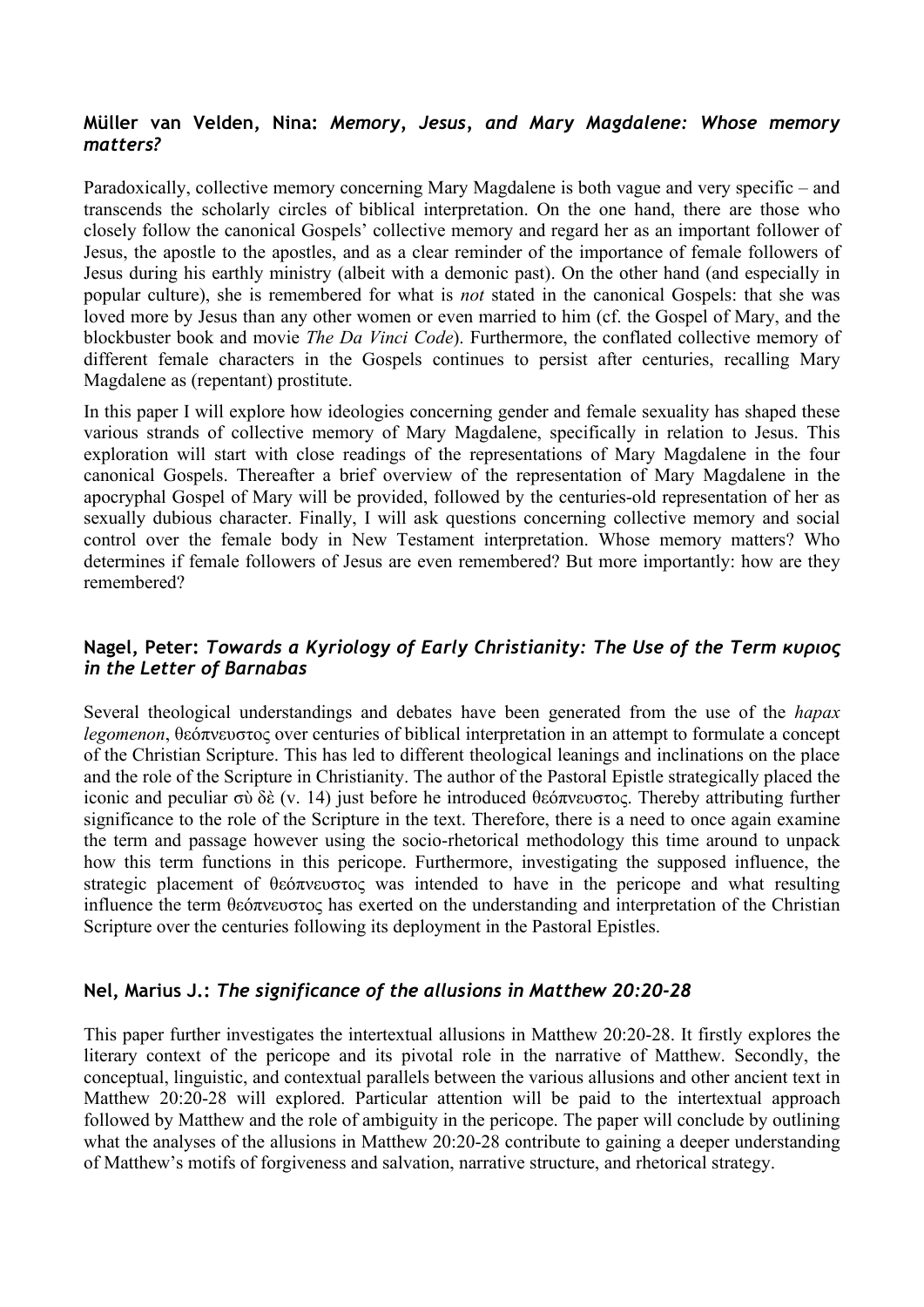#### **Potgieter, Annette:** *A spatial rhetoric of hope in Romans 5-8*

Paul's argument in Romans 5–8 is rich with imagery employed to persuade an audience that Jesus Christ "our" Lord should be the controlling power of a believers' body. Many of the images that Paul employs are spatial, but moreover, Paul uses the body of the believer as the place where contestation occurs. It is the body that needs to continually present itself to God in order to be a space that is truly alive. Paul introduces the notion of hope in Rom 5:2 in a particular pericope that is imbued in spatial rhetoric. This paper will investigate whether the notion of hope can be perceived from a spatial perspective in Paul's use in Romans 5–8.

#### **Prinsloo, H. J.:** *Persuading the Thessalonians – A Text-Centered Rhetorical Analysis of 1 Thessalonians 1:1-5*

From the state of scholarship, it is clear that almost all scholars assume that Paul utilised ancient rhetorical categories when he wrote 1 Thessalonians, and that the best way to do a rhetorical analysis of the letter is by the use of ancient rhetorical categories. However, the large diversity and sometimes even clashing ways in which such categories are used by quite competent New Testament scholars sheds doubt on the use of such categories. In this paper, I tried another approach, namely to describe the rhetoric of the text by a close reading of the text itself, which is described as a "text-centred rhetorical approach". This approach has been developed by Francois Tolmie and applied by him to the Letter to the Galatians. In practical terms during the first phase one identifies the overall rhetorical strategy and the dominant and supportive arguments and during the second phase one identifies the use of rhetorical techniques. In this paper I will apply the same minimum theoretical framework in order to reconstruct the rhetoric of both the letter opening and thanksgiving of Paul's First Letter to the Thessalonians (1Thessalonians 1:1-5). This article will show that Paul adapts the ancient letter styles to achieve his rhetorical objectives. Of critical importance is to note: (a) his pastoral concern in confirming the favourable relationship the congregation continued to have with God the Father, Jesus the Lord, and the missionaries, (b) his exhortation of the congregation to live worthily their new identity as converts in the light of the coming parousia. The discussion of the overall rhetorical strategy and supportive arguments is followed the identification of the rhetorical techniques used, e.g. alliteration, antithetical sentence construction, hyperbole, inclusive language, and metaphor.

#### **Punt, Jeremy:** *Paul, stranger in Africa?*

Scholars in the past have signalled the almost complete absence of Paul – as cypher for the Pauline letters and tradition(s) – in Africa, in all its pluralist variety and richness. The apparent lack of use of the Pauline letters in Black, African and Liberation Theologies on the continent, is generally taken as testimony to the perceived strangeness of the apostle in Africa. However, even if Paul's strangeness does not however equate with his absence, at least not altogether, Paul's profiles in Africa will include dimensions such as Paul as stranger, as unwelcome guest, as conquering traveller, and as victim of tradition. I argue that Paul's absence from, as well as strangeness in, Africa may be more apparent than real, and that hermeneutical patterns and practices more than epistolary content, may have played the stronger role in the construal of Paul in Africa.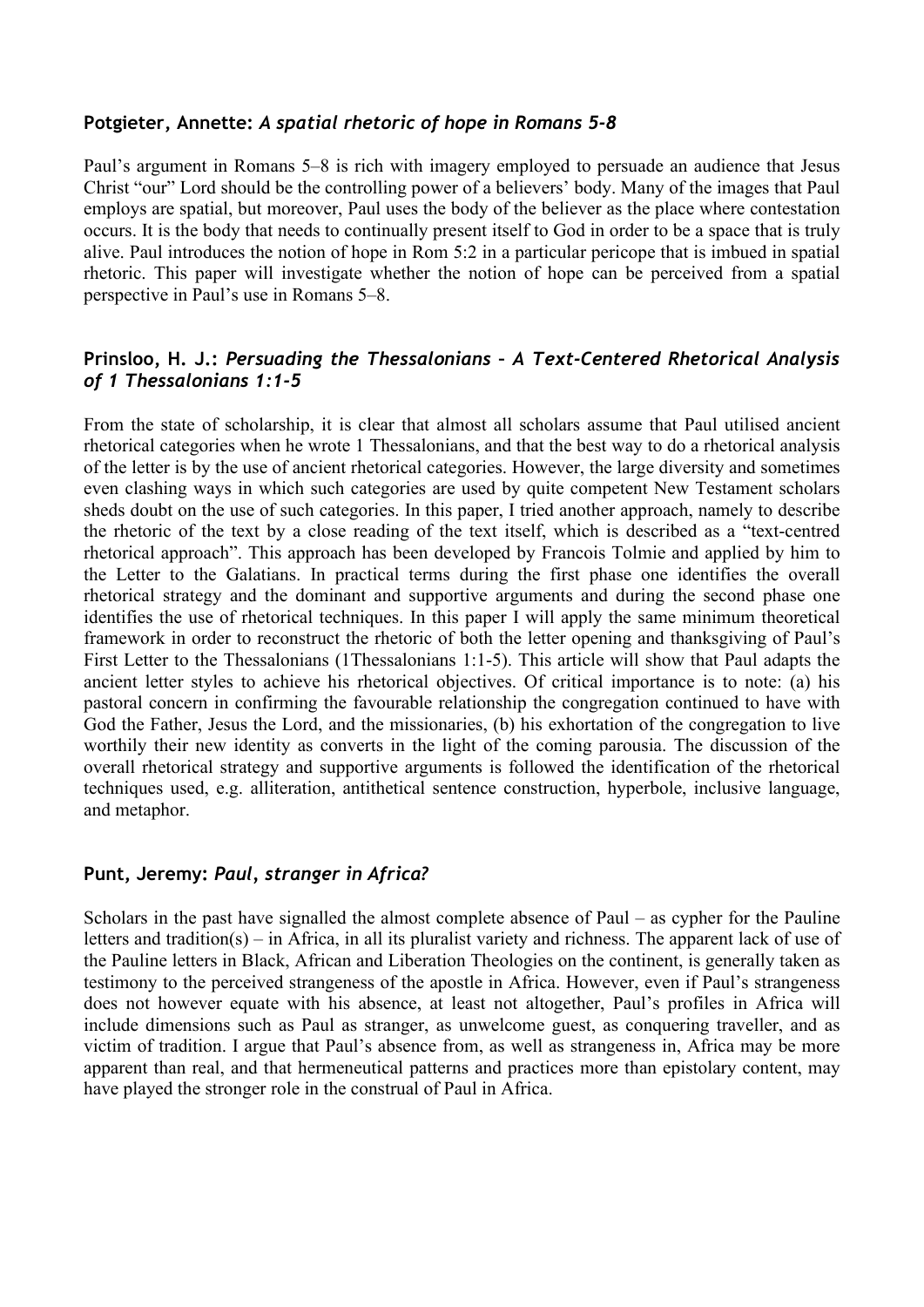#### **Sindo, Vuyani:** *African Christian Identity and the critique of the third race theory: An investigation of the 'in Christ' motif in Paul*

Identity formation studies in Paul have become a fast-growing discipline in recent years. These studies "have brought to the fore the centrality of social identity in Paul's thoughts" (Tucker, 2011:2). Most reformed and evangelical scholars, in their treatment of identity formation in Paul, tend to emphasise what is generally referred to as "the universalistic approach to Christian identity" or "third race theory". This approach is built on four popular New Testament texts: Galatians 3:28 and Colossians 3:11, which speak of there being "neither Jew nor Greek" in Christ; 1 Corinthians 12:13, which talks about our unity in one baptism and one Spirit; and 2 Corinthians 5:17, which says that εἴ τις ἐν Χριστῷ, καινὴ κτίσις. This approach, in its treatment of identities in Paul, mostly emphasises the discontinuity of previous identity to the point where it ignores some of the Pauline texts that speak about the continuation of those identities (i.e. 1 Corinthians 7:17-24; Romans 11:13 and 15:27). Campbell (2006:1) makes a helpful observation about this approach and especially its impact in the contemporary world. He notes that this approach has landed itself as "an accessory" to an imperialistic conception of a dominating Western culture over e.g. African or Korean cultures. This approach, in its teaching about unity in the church, has emphasised sameness, and this has been particularly detrimental for the church in Africa as it has taught the church that in order for her to be genuinely Christian she needs to abandon anything that is African.

This paper will argue for a reconstruction approach to identity formation in Paul. It will argue that the "in Christ" event has brought about a significant change in the identity formation of Christ's followers, but this change does not mean a complete abandoning of one's ethnic identity. The significant scripture here is 1 Corinthians 7:17-24, where Paul says that the Christian community should remain in the state that they were called in. At face value, it seems that Paul argues that those who belong to Christ should not seek to change their ethnic identity markers (circumcision), especially the Jews. Horrell (2008:9), looking at these verses, noted that there must have been diversity amongst the Corinthian community, with the Gentiles being the majority. The question arising then is, since the Gentiles were the majority, did Paul expect them to keep their Gentile identity markers, and what is the interplay between being "in Christ" and their Gentile identity? Moreover, Paul is generally "accredited as being the architect of the gentile inclusion in Christ", also, it was he "who fought continuously for the inclusion of Gentiles on equal terms with the Jews and resisted all attempts to treat them as proselytes or potential Jews". Scholars also see "the Antioch incident" as "Paul's triumph over Jewish influence in the church" (Campbell, 2006:87 emphasis original). Thus, this paper seeks to investigate how the interplay between the Gentile identity and being "in Christ" may be supportive of the formation of the African Christian identity.

#### **Tönsing, J. Gertrud:** *Making the Gospel Performable - the Order of Mark*

Since the discovery of Mark as the oldest canonical gospel, it has been the primary source for reconstructing a life of the historical Jesus, and is almost always given preference if disagreeing with John. This is in spite of the fact that almost all commentaries include a reference to Eusebius quoting Papias, that Mark wrote "not, indeed, in order, of the things said or done...". In this paper the argument will be that Mark was the first attempt at "making the gospel performable", one dramatic story which makes understandable why Jesus was put to death. In trying to construct this dramatic arc, Mark took some liberties with his oral and written source material, writing it up "not in order". Firstly he simplifies the story by telling of only one visit to Jerusalem after the commencement of Jesus' Galilean ministry. Secondly he includes a resurrection appearance in the middle of his narrative as "transfiguration", after deciding to leave the ending open. This, the argument is, was so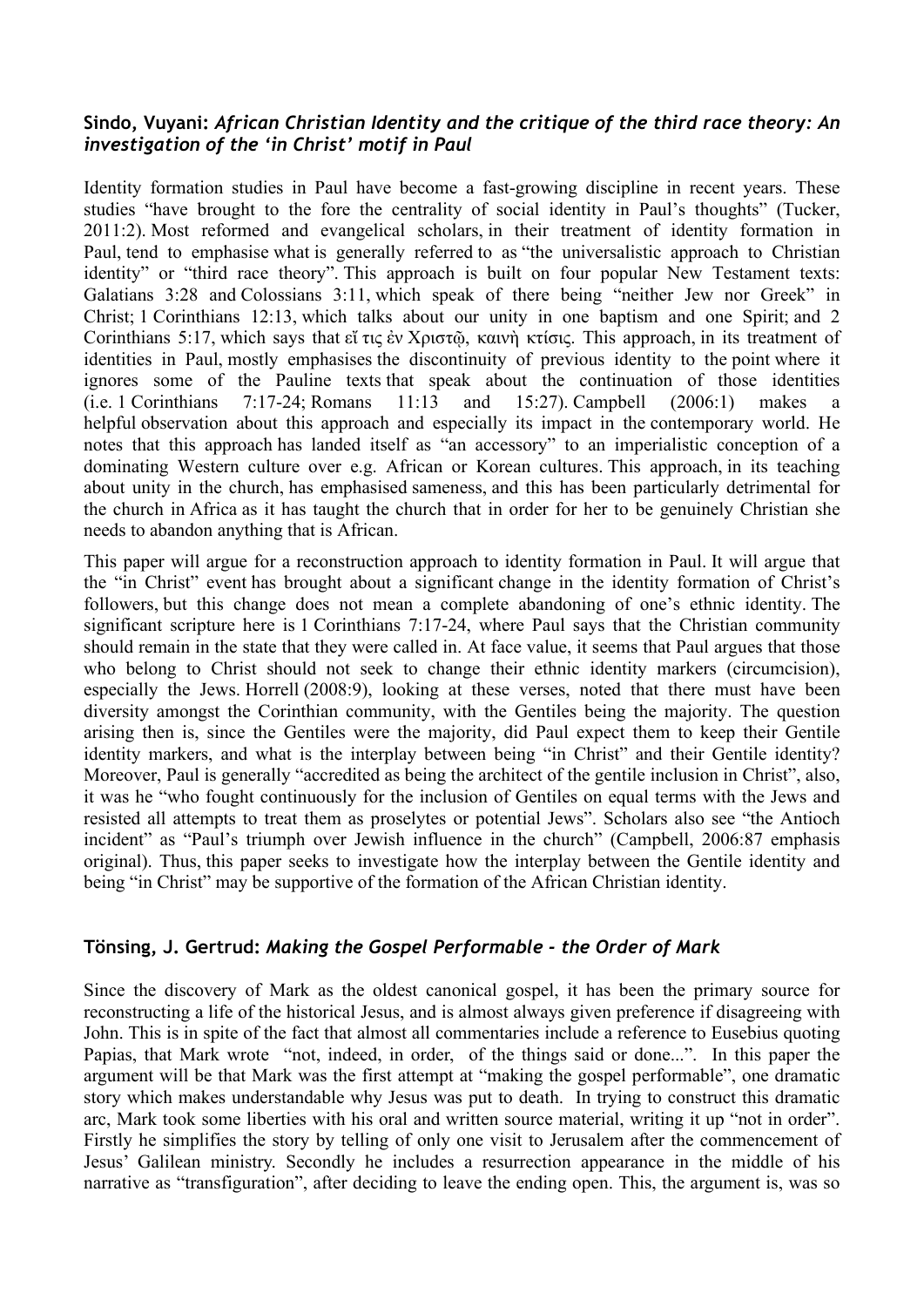that performers could decide themselves whether to name Peter or Mary Magdalene as the first to see the risen Jesus. Thirdly he places the "cleansing of the Temple" episode after the triumphal entry, and thus makes it the direct cause of Jesus' arrest. The paper will examine several indicators that show that in this case John probably has the more historical sequence. It was this dramatic "performable" power of the Markan storyline that probably secured the gospel's enduring popularity, even after largely being incorporated into Matthew and Luke.

#### **Van den Heever, Gerhard:** *"And So I Conclude that a Temple Exists" (Barnabas 16:7): Spiritualising the Temple in Early Christian Discourse*

The early second century letter of Barnabas espouses virulent invective against Jews and their understanding of scripture and practice of religion, deriding them for idolatry and, generally, for misunderstanding significant aspects of their own religion: the covenant, fasting, sacrifices, circumcision, kosher food laws, sabbath, the temple. In fact, while appropriating Jewish scripture for Christianity, Barnabas claims that because Jews broke the covenant at Sinai, which was never restored for them, all of scripture now belongs to Christians. It is a crude supersessionist missive, and its symbolic/allegorical interpretation of the Old Testament should be read as a rhetoric of disallowing Jews any rights to scripture – Barnabas claims special knowledge (*gnosis*) received from God as authority for his discounting of Jewish interpretation of scripture. Yet the letter is simultaneously one of the early Christian writings (along with, arguably, the Didache) closest to Second Temple Jewish discourses. Given its probable dating and setting (shortly before the Second Jewish War of 132—135 CE), the letter probably arose out of an intense competition regarding messianic claims between Jews and Christians (Barnabas's audience is probably gentile and not Jewish-Christian). In this context, Barnabas provides a spiritual understanding of the temple as place of epiphany and divine dwelling. The temple is now understood as God taking up residence inside Christian believers through their repentance and life of faith. The paper investigates this particular aspect of Barnabas's rhetoric in that this is a trajectory of religious redefinition that has already had a longer history, namely the relocation of epiphany within the human believer.

#### **Viljoen, Francois P.:** *Bloated self-interest or humble Christian leadership; reflections from Matt 23:3-12*

Jesus in Matthew 23:3-7 depicts the teachers of the Law and Pharisees, Jewish leaders of his time, as people who do things because of self interest. Jesus criticizes their overall insincere conduct. Within their honour and shame society, they make the life of their subordinates unbearable (Mt. 23:4) while they selfishly seek honour from their society. Jesus provides specific examples of what they do (Mt  $23:5-7$ :

- They make their phylacteries wide and the tassels on their garments long.
- They love the place of honour at banquets and the most important seats in the synagogues.
- They love to be greeted in the market places and to have men call them 'Rabbi'.

In contrast to the vanity of these Jewish leaders Jesus proceeds to set out the behaviour required of his followers (Mt 23:8–12). Jesus emphasizes humility and equality of 'all' in subjection to 'one', meaning himself with his teaching authority. His community members should not strive to be called καθηγηταί (instructors) as they have but one καθηγητὴς (instructor) (Mt 23:10), which is Christ. He is their καθηγητής with ultimate authority.